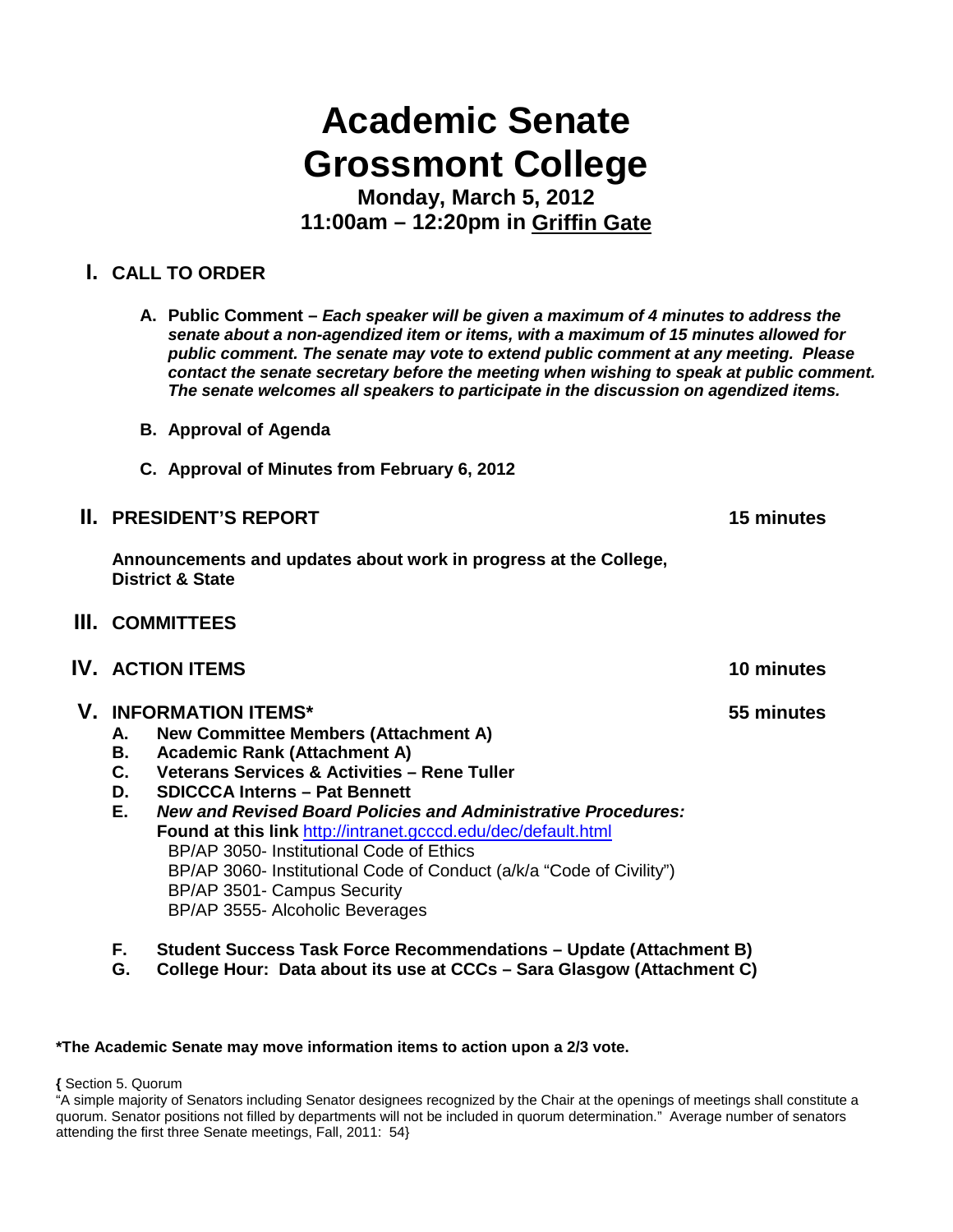## **Attachment A (Information Item 3/5/2012)**

# **New Committee Members**

Academic Rank: Linda Snyder (CTE/Workforce) Lisa Ledri-Aguilar (ESBS)

Technology for Teaching and Learning Cary Willard (MNSESW) Joann Carcioppolo (Part Time)

Curriculum Committee Gopa Patnaik (Counseling) [STILL NEEDED: ESBS, ALC]

Faculty Professional Development Cindi Harris (ESBS)

#### **Academic Rank**

Upon recommendation of the GC Senate Academic Rank Committee, the following have met the criteria for Senate sustaining vote to be awarded the appropriate rank:

#### **Assistant Professor**

Harris, Cindi—English Loveless, Barbara—ESL Schmidt, Peter—Visual Arts/Humanities

#### **Associate Professor**

Ahrens, Joan—English Caldwell, Susan—Biology Curran, Judd—Geography Feres, Angela—History Flores—Claudia—Child Development Garcia, Steve—Art Hurvitz, Tate—English Jendian, Micah—English Myers, Todd—Political Economy Young, Tina—Admin of Justice

## **Professor**

Cliffe, Tim—Earth Science Everett, Craig—Theatre Mullen, David—Dance Perez, Tina—Communication